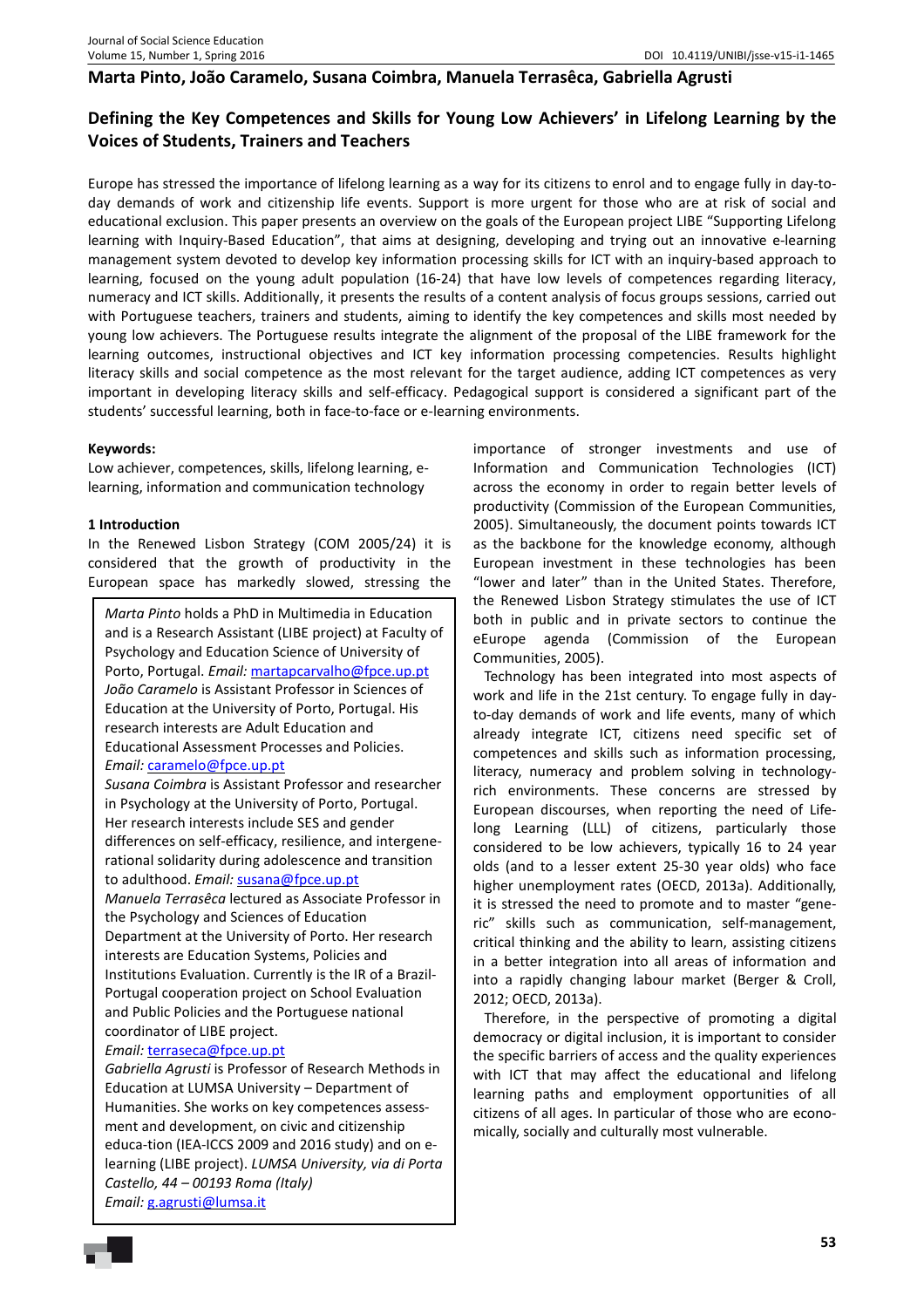# **1.1 Demand for skills in lifelong learning for young adults**

At all levels of life, changes regarding technological advances are demanding to all citizens and organizations, requiring the development of a set of cognitive skills that potentiate an adaptation to a guaranteed continuous evolution of technology. Those skills are required for rapidly changing activities that demand higher-levels of understanding, interpretation, analysis and communication of information, overcoming the skills needed for routine cognitive and manual tasks (OECD, 2012). This demand is most strongly made by the international labour market in order to prepare for the current and future needs of the workforce, and thus, it is acknowledged in the Europe 2020 by Europe and its Member States, towards the implementation of policies that improve employability, social inclusion and personal fulfilment of its citizens. Europe is giving special focus to citizens from a disadvantaged background, young and young adults with low basic skills or that constitute early leavers from education and training (Urban, 2012). It is in fact a political commitment of the European Union member states, to reduce the proportion of *low achievers*, defined by OECD as the pupils who scored below level two on the combined mathematics, reading and science literacy scale of the Programme for International Student Assessment (PISA test) (LIBE, 2014a). In this paper, we add to this definition, young adults who are in regular schooling paths but have low success rates in school or have dropped-out from regular schooling paths due to low success rates and social exclusion. These pupils generally have greater difficulty in completing more complex tasks and understanding more complex concepts, and most can be expected to continue facing those difficulties throughout their lives, because they are not expected to continue with education beyond compulsory schooling (European Commission, 2005; OECD, 2013a).

Therefore, they maintain poor levels of literacy and numeracy, the essential skills that allow for a full participation in modern societies. These poor levels also affect the mastery of ICT in the workplace and daily activities (e.g. online banking, e-government, electronic shopping according to OECD, 2012). Furthermore, in order to successfully participate and integrate work and society, they need to master literacy and numeracy skills (highest levels) that appear to be a pre-condition for key information-processing skills (average levels) and for undertaking more complex problem-solving tasks. The key skills adopted in this paper are those of defined by OECD for the Adult Literacy and Life Skills Survey (PIAAC) as follow (OECD, 2013a, p. 59):

"*Literacy* is defined as the ability to understand, evaluate, use and engage with written texts to participate in society, to achieve one's goals, and to develop one's knowledge and potential. Literacy encompasses a range of skills from the decoding of written words and sentences to the comprehension, interpretation, and evaluation of complex texts. It does not, however, involve the production of text;"

"*Numeracy* is defined as the ability to access, use, interpret and communicate mathematical information and ideas in order to engage in and manage the mathematical demands of a range of situations in adult life. To this end, numeracy involves managing a situation or solving a problem in a real context, by responding to mathematical content/information/ideas represented in multiple ways;"

"*Problem solving in technology rich environments* is defined as the ability to use digital technology, communication tools and networks to acquire and evaluate information, communicate with others and perform practical tasks. The assessment focuses on the abilities to solve problems for personal, work and civic purposes by setting up appropriate goals and plans, and accessing and making use of information through computers and computer networks."

Given that written information is present in all areas of life in which people participate in society—as citizen, consumers, parents or employees—it is crucial for individuals to master literacy skills, to understand and respond to textual information and communicate in written. Literacy skills intersect with numeracy and ICT, enabling performance on tasks that, in part, depend on the ability to read and understand text (OECD, 2013a, 2013b). In text it is distinguished between digital text and print-based text, and the domain to master reading these two different types of texts that differ in: reading of printed texts; reading digital texts in simulated websites, search engines results pages and blog posts (OECD, 2013a).

Data collected in 2013 with the PIAAC survey indicates that in OECD countries, young adults (age 16-24) regarding literacy proficiency levels are on average at level tree (scores from 276 points to less than 326 points) broadly meaning they can: understand and respond appropriately to longer texts and of several types; to make appropriate inferences of text structures and of one or more pieces of information; identify and formulate responses. Regarding the proficiency in nume-racy, they are on average at level two (scores from 226 points to less than 276 points), meaning they have the ability to: navigate within digital texts, access and identify information from different sections of a document; to integrate two or more pieces of informa-tion, compare and contrast about information; make inferences (lowlevel). Regarding proficiency of problem solving in technology-rich environments, in all countries 16-24 year-olds reach higher average levels of proficiency than the older adults, having lower chances of having no prior computer experience, or failing the ICT core test (OECD, 2013a). It is important to support those affected by the lowest levels of skills and highest levels of unemployment, in a process of lifelong learning.

LLL is benefiting from e-learning being integrated into all levels of education and training, and benefiting the diversity of attendees of learning activities. Online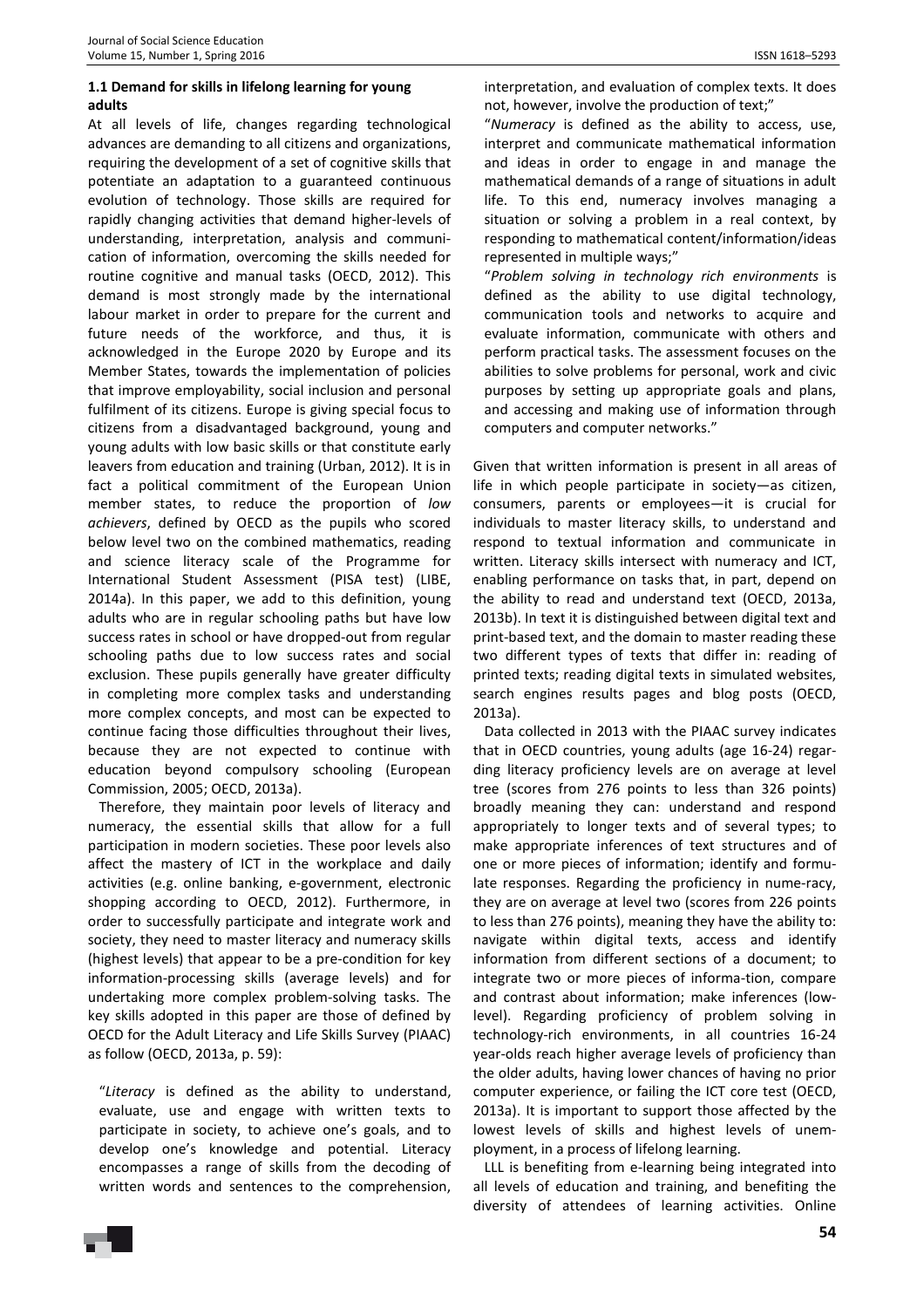learning initiatives such as online courses or Massive Open Online Courses (MOOC) have emerged as attractive solutions for free access to LLL. MOOCs can be defined as "(…) online learning environments that feature course like experiences - for example, lectures, labs, discussions, and assessments - for little to no cost" (DeBoer, Ho, Stump, & Breslow, 2014).

These online courses are instructor-guided and designned to scale up to support large numbers of learners and combine the offer of various topics and depth of learning. MOOCs also assist in answering the need of students engaged in LLL to learn anytime/ anywhere by using course content asynchronously and unconstrained (DeBoer et al., 2014), to which is added the possibility to obtain a certification of course completion to prove their acquisition of new skills, for employment purposes or other. MOOCs in their nature have unrestricted registration and no differentiation according to participants level of education (e.g., degree desired, age cohorts, or prerequisite knowledge), leading to a diversity of participants backgrounds, age, schooling, country of origin and ultimately of intent for registration.

Online learning is also supported by Virtual Learning Environments (VLE), Learning Management Systems (LMS) or Course Management Systems (CMS), frequently used in conventional face-to-face learning restricted to classrooms and with differentiating instruction (DeBoer et al., 2014; Everett, 2002). VLE, LMS and CMS support interactions between registered users allowing the teacher to guide and monitor learners' progress, granting a controlled access to elements of the curriculum, that can be separately assessed by tracking student activity and achievement (Blin & Munro, 2008; Everett, 2002).

Online courses, whatever the learning systems, have created the opportunity to collect unprecedented volumes of data on students' interactions with the systems, and to gain insight and create a potential for personalized human learning through machine learning to gain insight and create a potential for personalize human learning (Cooper & Sahami, 2013).

The need to master these sets of skills and therefore become better prepared to fully participate in life and work events are concerns central for the European project LIBE "Supporting Lifelong learning with Inquiry-Based Education". The project aims to design, develop and try out an innovative e-learning management system devoted to develop key information processing skills for ICT, with an inquiry-based approach to learning with a high level of personalization in learning, targeted at low educational achievers age 16-24. The e-learning system will support six online courses offered in four languages: Italian, Norwegian, Portuguese and English languages. The courses were developed by three partner countries: Italy, Norway and Portugal.

In order to plan the pedagogical approach and framework of the learning objectives of the LIBE courses, it was necessary to align this with the actual needs of the low achievers in the three countries. Being this an unfamiliar social context, the methodological approach proposed was to promote focus group discussions with

teachers of low achievers and students low achievers. The topics that served as a support to create the discussion guidelines were (LIBE, 2014a):

- a) "Supporting the identification of the prominent target group learning needs, in terms of transversal skills […];
- b) Collecting possible areas of interest for young people age 16-24 and most suitable activities for e-learning;
- c) Identify teachers' and learners' expectations in the use of ICT for educational and occupational purposes (i.e. job search);
- d) Learning from teachers' and educators' successful experiences with low achievers or with blended / elearning;
- e) Allowing a better understanding of the teaching/training needs in different educational settings (school education, professional/vocational education, and initial/continuing education)."

Guidelines were created within LIBE project and applied by all countries in the focus group sessions. This paper presents the content analysis of the focus group sessions developed in Portugal.

#### **2 Methodological approach**

This section offers on overview of the research goals, methodological approaches and data collection method.

The first step was *to design the focus group guide, define and clarify the concepts* that would lay out the set of topics for the group to discuss. As listed previously, the topics focused on the need to establish and understand the skills, competencies and learning needs of low achievers, concerning literacy, numeracy and ICT skills.

The second step was to define the expected sample of participants for the focus group sessions. In the year one of the project, it was agreed that participants should be teachers and students, representatives of high school and professional/vocational education.

A focus group discussion is a group interview, where a small number of participants are invited to share their opinions and experiences on specific topics. This approach was chosen because it can be used to grasp a better understanding of a social context, to identify nuances of research setting that could impact upon the research, and to serve as a source for grounded theory application. The researchers invited a small number of participants to share their opinions and experiences on specific topics, and acting as moderators led the discussion ensuring that all participants were included in regular turn taking. Generally, focus group takes place in a formal, prearranged setting, having between five to seven people sitting around a conference table, and lasts between one and two hours (LIBE, 2014b).

In Portugal, researchers performed three focus groups sessions: one with school teachers of four urban secondary schools, working with students that have below average grades in national standardized exams in different curriculum subjects such as Mathematics and Portuguese language; one session with trainers in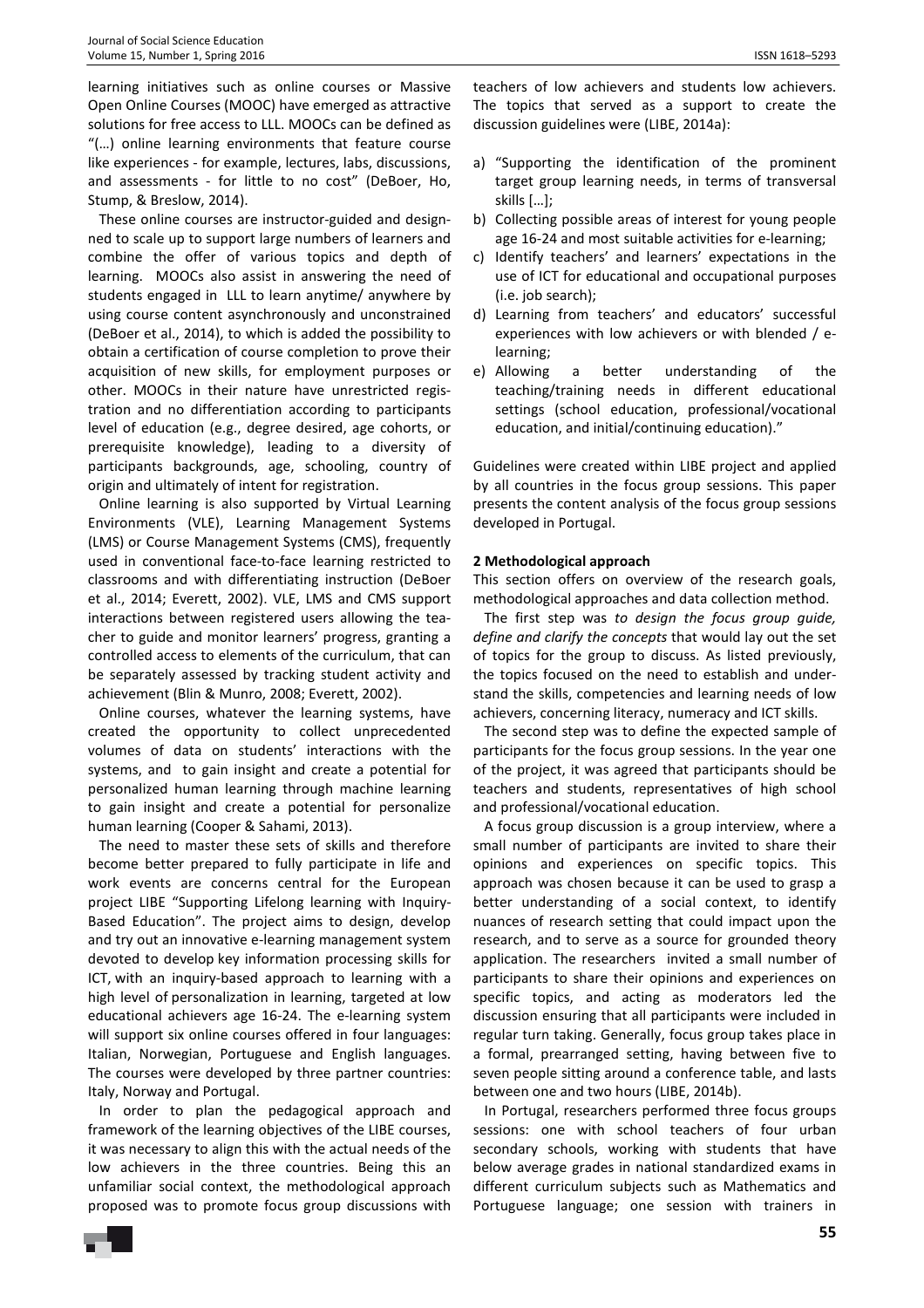vocational training centres, with experience in working with students considered to be low achievers, notably migrants and students that drop out from regular schooling paths; one session with low achiever students with ages between 16-24, all attending training vocational courses (VET) at one training centre (part of the European Association for Cities, Institutions and Second Chance Schools).

# **2.1 Focus group topics and questions**

The guidelines were developed around five welldeveloped topics, described in the previous section, through multiple questions and follow-up questions that can be used if the topic is more complex to answer (LIBE, 2014b). The focus group had a semi-structured question format for exploratory purposes. Questions were kept as open as possible, in order to stimulate useful "trains of thoughts" among the participants. The guidelines for the focus group with teachers/trainers were defined by all the partners of the LIBE, and in a co-related set of topics the Portuguese research team developed the focus group guideline for students.

The guidelines for the focus group discussion with teachers and trainers (LIBE, 2014b) presented a set of topics and questions centred on the experience teachers and trainers had with low achievers: topic 1 is about low achievers knowledge and skills; topic 2 reads, activities and topics in learning; topic 3 explores successful teaching and learning experiences with low achievers. Introductory questions help to set the stage, allowing participants to reflect on their experiences and followed by the probes were launched by the moderator, aiming for more specific and critical areas that are central to the purpose of the study.

The participants, teachers and trainers, were asked to share their personal experience, rather than to state expert opinions, in designing, constructing or developing any type of solution. Questions determined for teachers and trainers, within the three topics were:

- a) *Topic 1 questions:* Which knowledge and skills low achiever students achieve with more difficulty? What do you feel are the most important skills low achiever students should learn?
- b) *Topic 2 questions:* On the basis of the table that we handed you (table 1 "Which are the most important skills low achievers should achieve?"), do you think that contents envisaged are relevant for low achievers? Which topics, other than those already included, could be added? For each domain, which activities are more suitable for an e-learning course? Please fill in table (table 2 "Summary of OECD PIAAC and IEA ICILS domains included in LIBE learning outcome framework"). […] Could you briefly indicate them?
- c) *Topic 3 questions:* At your school, are there specific courses/programs devoted to foster computer and information literacy, i.e. the ability to retrieve information in internet and to use them for study and personal development? If yes, which pedagogical approaches are implemented and on which specific

contents? Do you have successful teaching/learning classroom experiences related to the use of internet for retrieving and communicating information? If yes, which methodologies did you use and which contents did you deal with? When students (broadly speaking) make researches on the Internet, which skills are involved and which of these are prerequisites for a good search?

Questions determined for students, within the three topics derived from the guidelines of the teachers and trainers set of questions, and centred on the personal experience of students in formal learning context (school) (LIBE, 2014b): learning experiences, general knowledge and skills, ICT skills and competences and expectations for the future. Questions determined for students, within the four topics were:

- a) *Topic 1 questions:* What is most important to learn in school?; Which were the most important learning experiences you made in school?; Indicate three of those learning experiences and explain why you consider them the most important; At the school you are in today, which learning experiences did you like the most?; Which learning experiences do you consider most important for your future (school, professional, personal)?; How do you achieve good results in these learning experiences?; What have been the greatest difficulties in achieving good results?
- *b) Topic 2* question: When you search or browse the Internet, what knowledge and skills do you use (give examples); Those knowledge and skills are learned in school or out of school?; Do you consider the content in Table 2 relevant for you?; Which other topics could be added?
- c) *Topic 3 questions:* At your school, are there courses/programs where you can learn how to search the Internet, use a computer or present a school work based on ICT (if so, how does it work, and do you consider it is necessary or effective?); In the other classes, have you had learning experiences related to searching on the Internet, using the computer or present a school work based on ICT?; For you future (school, vocational, personal) how useful is it to know how to make a good use of ICT?
- d) *Topic 4 questions:* What are your expectations / plans for the future?; Thinking about the contents in Table 2, which are most important for your future (personal and professional)?

# **2.2 Participants**

The three focus group sessions involved a total of 18 participants from Portuguese education system. The sessions summed six hours of records. A detailed report is presented here.

The sessions with teachers involved six participants (three women and three men) from 4 Secondary schools. Participants were reached following two contact strategies: invitation made to the director of the school who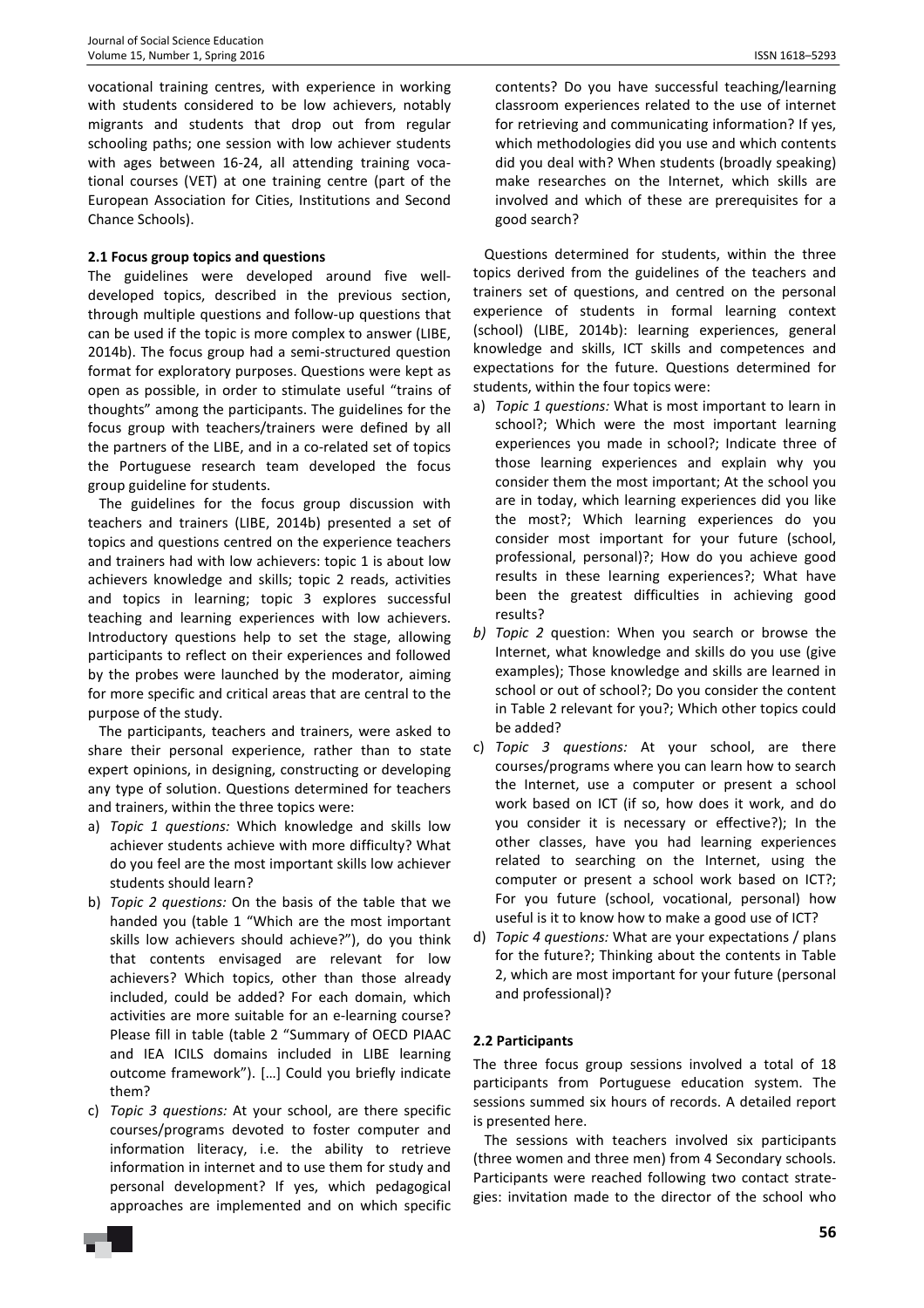reached out to the teachers; invitation made directly by LIBE researchers who had personal contact with teachers. All teachers taught different curriculum subjects, (Biology; Project of product Design; Geometry; Graphic Arts; Physics and Chemistry; Information and Communication Technology; English) guaranteeing a diversity of experience and teaching and learning approaches.

The focus group session with trainers involved six professionals (three women and three men) of three Vocational training Centres. Participants were reached following the two contact strategies described previously for the teachers FG session. All trainers taught different curriculum subjects (Wood, Textile, Portuguese Language, ICT, Mathematics, Psychology and Parental training and social support) guaranteeing a diversity of experience and teaching and learning approaches.

The focus group session with students involved six participants (five young men and one young woman) with ages between 17 and 25. These students were low achievers at risk of social exclusion, all previous dropouts of the regular education system, before integrating the Vocational Training School. Participants were invited to participate in the study, through the mediation of the school director and a teacher. All the students were attendees in the first year of a vocational course ("Wood and carpentry" course: three students; "Textiles" course: three students; "Kitchen" course: one student).

## **2.3 Procedure**

## **2.3.1 Procedures for data collection and analysis**

The sessions with teachers and trainers were carried out at the facilities of the university. The session with students was implemented in the school they attended. The sessions were scheduled after a contact with the institutions where these professionals and students worked/studied, and agreed upon the schedule and place more convenient for each group of participants. Each session lasted about 1-2 hours, in a room with a video projector to show power point slides to stimulate the discussion, and with light refreshments (e.g. coffee, mineral water and cookies) in order to create a comfortable environment, while the participants sat around a conference table.

The focus group approach followed was starting with a welcome presentation of the moderators and project LIBE aims, followed by information about the guidelines of the session and the expected outcomes of this participation for the LIBE courses design. The participants were informed about, and agreed with, the audio and video recording of the sessions for posterior transcription and analysis. After the sessions, the full transcripts were made and sent to the participants for validation. All transcriptions were validated and constitute the empirical data for analysis.

#### **2.3.2 Thematic content analysis (deductive and inductive)**

The content analysis of the focus group sessions transcripts were supported by categories of analysis that emerged both from deductive and inductive process.

Deductive categories were obtained from project LIBEs' framework used to create the focus group guidelines, and concerned the basic skill domains (LIBE, 2014a):

- Literacy (see section 1.1 of this paper for the definition);
- Numeracy (see section 1.1 of this paper for the definition);
- ICT competences: "ability to access, use, interpret and communicate mathematical information and ideas in order to engage in and manage the mathematical demands of a range of situations in adult life (OECD, 2012)." and "the ability to use computers to investigate, create, and communicate in order to participate effectively at home, at school, in the workplace, and in society (Fraillon, Schulz, & Ainley, 2013)."

An inductive approach of the empirical data analysis, and that emerged from reading the transcripts, added three new categories:

- Social competence: "the ability to manage thoughts, feelings and behaviours in order to cope efficiently with the demands of the context and of interpersonal situations, taking in consideration one's and reference group's values and goals" (Dodge, 1985; Trower, 1995)
- Pedagogical support: "individual or peer support during the learning process, given to students by a teacher or colleague" (OECD, 2007; Vaux, 1992).
- Self-efficacy: "the perception of personal competence to succeed in a specific activity or domain in a prospective situation. Previous experiences in specific domains, and in particular the interpretation of previous success or failure, are the most important sources of self-efficacy beliefs Self-efficacy is one of the most important motivation theories. Motivation is the dynamic and energizing dimension of the action: it determines the initiation, sustainability and perseverance of an action or set of actions to reach a specific goal" (Bandura, 1995, 2006; Maddux, 1995).

The results of the analysis are greatly useful for the team of researchers of LIBE project, because they will serve as guides of topics and approaches to activities to design the e-learning courses targeted for young people (16-24) low achievers. The results of the content analysis are discussed in the next section.

## **3 Key Competences and skills of low achievers**

The participants in the FG sessions were inquired following the guidelines described in section 2.1, concerning the skills considered the most important for low achiever students to achieve. In total there were 6 categories of analysis: the predefined categories defined by the LIBE framework (LIBE, 2014a) - Literacy, Numeracy and ICT competences (composed by 'Computer and information literacy', and 'Problem solving in technologyrich-environments'); and three categories that emerged from the first analysis made to the transcripts of the FG sessions - social competences, pedagogical support and self-efficacy.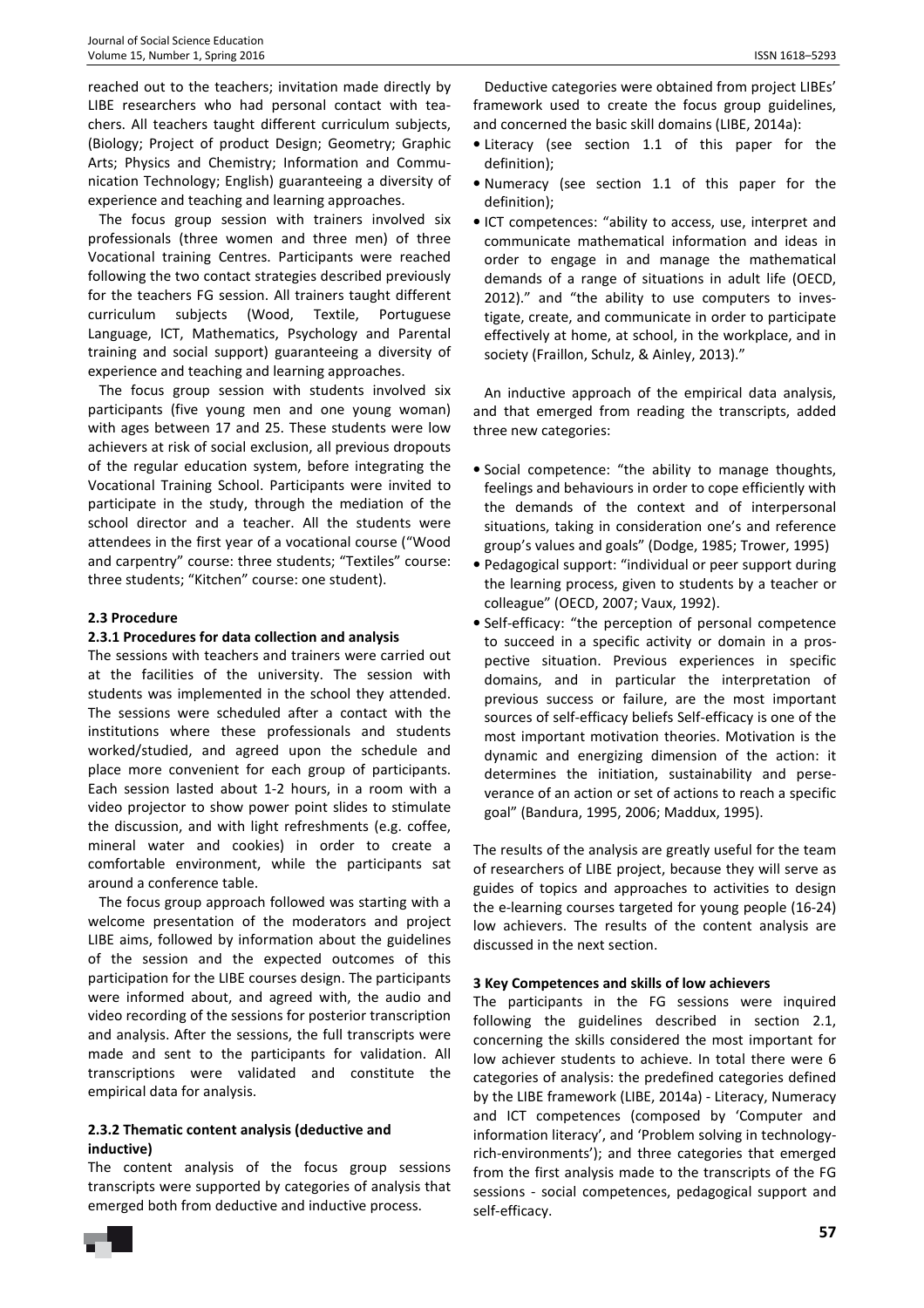The next sections are structured by categories or group of categories most noted to the less noted in the analysis. The names of the participants were coded to guarantee anonymity.

#### **3.1 Literacy and social competences**

Two main categories emerged as the most significant skills and competences that student low achievers should learn: literacy and social competences.

*Literacy* was considered as the most important skill for low achievers to learn by a total of 12 participants (n=18) – three teachers, three trainers and six (total) of students. Teachers, trainers and students were consistent in identifying reading and interpretation of written texts as fundamental activities that require these skills. The development of literacy skills was highlighted as having influence in the successful development of other skills, such as numeracy, ICT and also social skills.

The majority of participants' voices echoed the perception that literacy skills are the most relevant for students' lives, and therefore revealed concerns related to deepening students motivation to develop their literacy skills and to become aware of how relevant they are in their lives:

"Teacher C1: How can I reach them (students) in a way that they see, understand, interpret, think about written information? Because this is very difficult to get through."

In fact both groups recognized the importance of literacy. Students were very much aware that literacy skills are very important in their everyday life: in communication activities, both written and spoken communication, in school, and in work situations. Students were able to identify several real life situations that either could benefit or had already benefited from the development in school of their literacy skills:

"Student F: Portuguese (language) for me is the most important: reading, writing and talking correctly. (…) we are not going to go to an interview and say 'Hey dude'!"

When teachers and trainers were required to describe the most adequate activities performed with students low achievers in order to develop their literacy skills, six main activities emerged:

- Read;
- Write;
- Integrate and interpret related parts of text to one another;
- Access and identify written information;
- Evaluate and reflect about written information;
- Make semantic and lexical inferences.

A strong and effective strategy, described by teachers/ trainers, was to adopt a learner-centred approach and choose topics connected to daily issues of students' lives:

- Fill out an application;
- Read and interpret receipts;
- Evaluate and reflect about information in the news;
- Write an email to communicate with others in school of work.

The analysis yet revealed that many of the activities performed by students or planned by teachers for students for the development of literacy skills, correlated with the category of "*ICT competences":* nine participants (n=18) described "literacy" activities that involveed the use of ICT and web environments, because to develop this last set of competences, students were required to access, use and interpret written text:

- Web search for information with the goal to develop reading and interpretation;
- Web search for various texts with the goal to identify and extract the most relevant information;
- Write an email;
- Write a *Curriculum Vitae* using an online tool (Europass tool was frequently mentioned);
- Use software (desktop and in the cloud) to make writing exercises appealing.

These detailed activities and topics would be explored by the researchers in the determination of the activities for LIBE online courses. The category of "ICT competences" will be explored in further detail in section 3.2.

This analysis revealed that all the participants have a great awareness about literacy as a central skill for low achievers, and that their knowledge and how they apply those skills has a major impact on their opportunities in life. According to the results of the PIAAC, in all OECD countries, the impact on those with low literacy proficiency are linked to a higher unemployment rates twice more likely to be unemployed -, being more likely to report poor health, and to have a no or little participation as active citizens—believing that they have little impact on political processes and not participating in associative or volunteer activities (OECD, 2013a). The activities described both by teachers/trainers and students revealed this awareness that literacy proficiency is crucial for an engaged citizenship.

The second category that emerged as core for students was *"social competences",* where a total of 4 participants (trainers) considered social competences as the most important to be achieved by low achievers: managing thoughts, feelings and behaviours in the school and training contexts, as well as in interpersonal situations, taking in consideration group's values and goals. Although the number of participants was less than half the total number of participants, it becomes relevant to notice it was because it was exclusively mentioned together with literacy. The participants grounded their choice stressing that, according to their experience, the lack of these skills and competences influence students successful development of other basic skills such as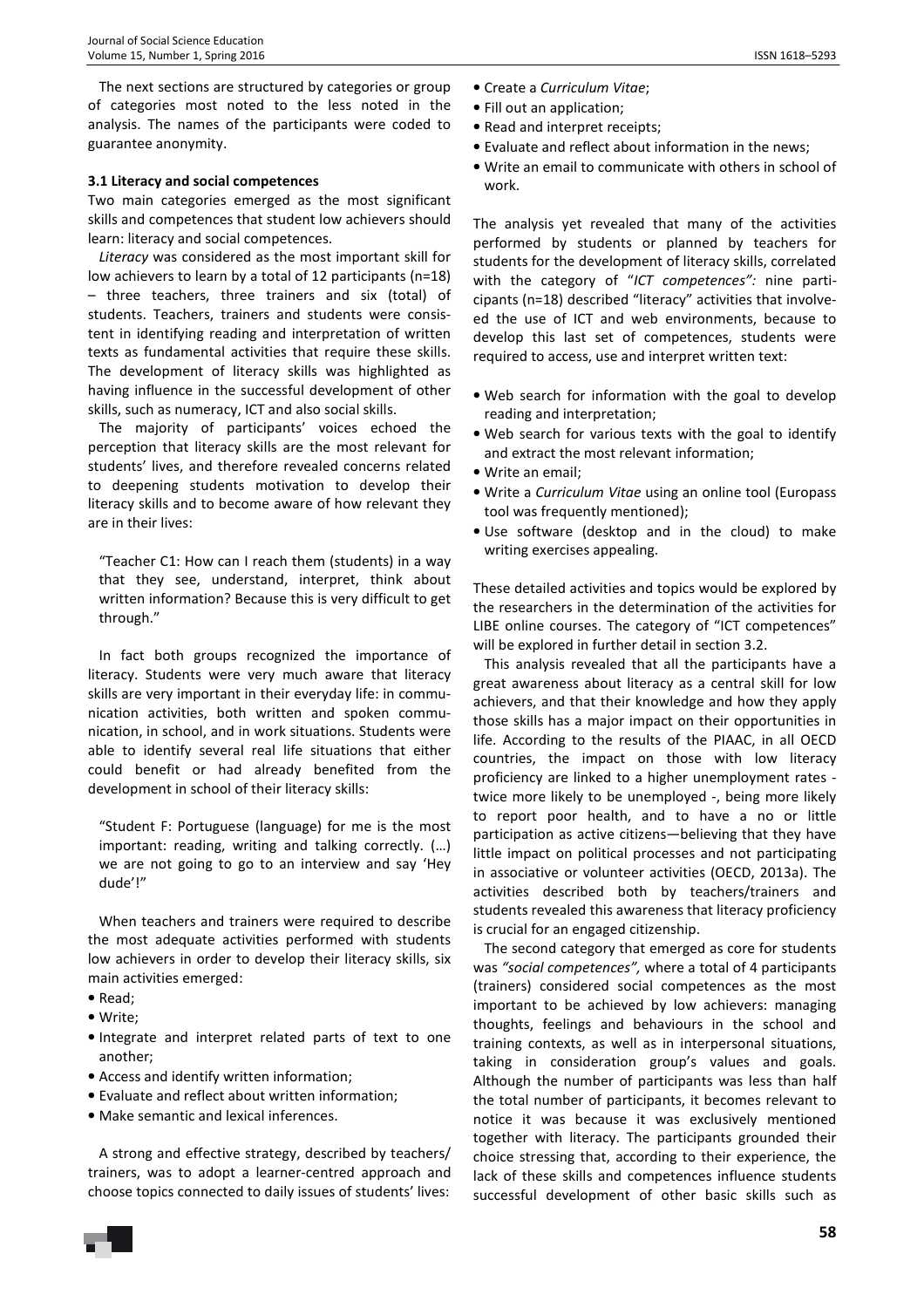literacy and numeracy, and may jeopardise their professional future opportunities.

"Trainer M: Yes, those are the skills that will allow them (students) to approach any area, profession, interest areas, any tool, much more than content".

"Trainer A: These young people, from the group that are unsuccessful in school, we highlight: how to be in a classroom, know how to listen, respect rules and limits. These are very basic competences that come from basic socialization."

The group of teachers agreed that social competences are important, despite recognizing that students had more difficulty in achieving them (3 teachers), they also pondered about the frequent difficulty to verify in a school and classroom context if low achiever students have effectively achieved the basic social competences. On the other side, teachers also shared their frequent surprise when the same group of students who reveal a lack of achieving social competences, are frequently the students who in a traineeship context, apply the social competences needed to have success in that work experience. The basic social competence mostly referred by teachers and trainers was having and showing respect between peers and towards student/teacher, and compliance with the basic rules of attendance and punctuality.

"Teacher A1: Because social competences in a classroom will be the same that will be demanded from them (students) in the world outside. (…) I think that in school we assess competences in a very different way from the assessment where he (the student) is working in an institution with elders or with children."

"Teacher A3: (…) we had several students who arrived late to class, had some misbehaviour problems towards teachers, mainly teachers from social and cultural learning units such as Portuguese (language), English (language), which are units to which they relate less. We though this will be a calamity (when they go into to traineeship). The companies we have had protocols with for years, we knew that when something went wrong it would go wrong for them (students) and for all the other students to come! But in truth it didn't happen."

It is relevant to highlight that in FG discussions with students there was no mention of social competences, although all students talked about the importance of having a relationship of trust with teachers, revealing an effort to apply the values and goals within the context of a school and classroom. In contrast, the teachers/trainers strongly grounded their choice stating how crucial are social competences for students' successful development of other basic skills such as literacy and numeracy. In most OECD countries, there was a correlation between the lower literacy proficiency and negative social outcomes such as less likely to trust others and to other indicators of social well-being: low levels of political

efficacy, non-participation in volunteer activities, lower levels of health (OECD, 2013a). This meets the emphasis given to this category.

## **3.2 ICT competences, pedagogical support and selfefficacy**

Participants were directly questioned about *ICT competences*, focusing on the most relevant for students to learn and learned by students, and about the type of teaching and learning activities developed. The aim was to obtain inputs through a set of examples further useful for project LIBE courses. There were 32 activities described, of which were listed the main activities performed with/by students that focus on computer and information literacy:

- Using search engines (mainly Google, and others)
- Using video and image sharing sites (YouTube)
- Using web tools to communicate, mainly email
- Using computer software in the desktop (e.g. Microsoft Word, Excel, Power Point) and in the cloud (Google Drive).

The activities described by the participants were organized in 6 main types (Table1, next page), of which are highlighted:

- Accessing, using and evaluating information (e.g. text, video and image format): correlated to literacy, and computer and information literacy domains.
- Searching for information using search engines (e.g.: text, video, images): correlated to literacy, and computer and information literacy domains.
- Using software to process text, creating graphs and making presentations (desktop and in the cloud): correlated to literacy, numeracy, and computer and information literacy domains.

From the total of 32 activities related to ICT competences described by the participants, 10 correlated with the category of literacy skills and two with numeracy skills. Some of the topics of the activities described comprise the list below, to which were added some comments of the participants:

- Culture literature, cinema: "Student V: In Portuguese (language class) when we see a movie, in order to make a summary of it the internet is useful. The teacher tells us to use the internet and search for a summary, or to see the movie again."
- Curriculum vitae: "Trainer M: Send an e-mail, write an e-mail, because it's related to writing. But thinking about competences more adequate for their need to enter the labour force, it's the cover letter, sending a curriculum (…)."
- Construction industry and carpentry (specific training courses): "Student F: We want to build a table or a chair. We go to the internet, see what we want and take some images to try and make our project better";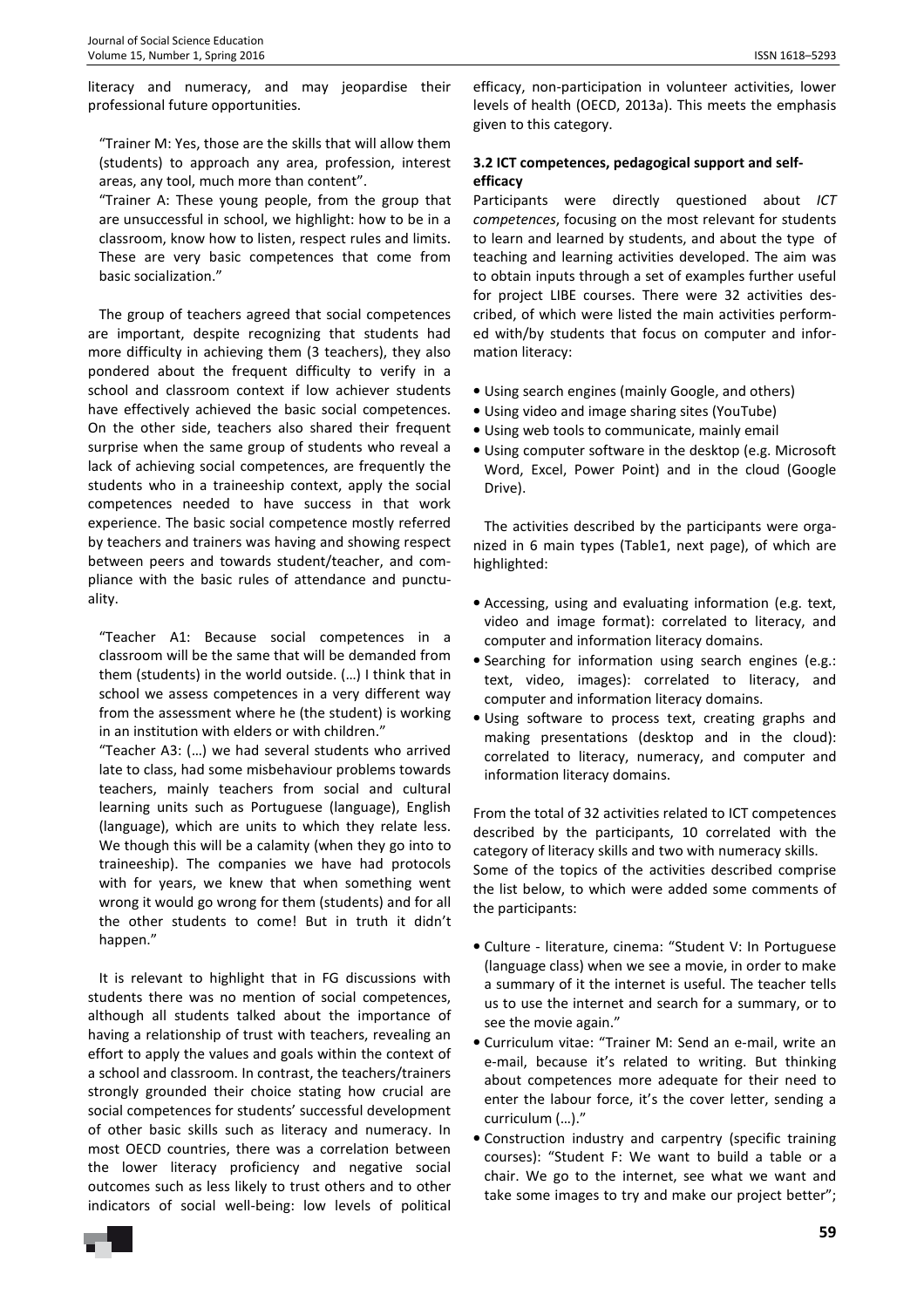"Student A: (…) Yes, in YouTube. There, the videos show better what you want to do (tutorials), step by step. It's much better. If it's in an image, you just see the image, but if it's in a video it shows step by step and it's much easier to understand."

#### Table 1: Number of participants that described activities for the category ICT competences.

| ICT competences: type of<br>activities | Nº of participants |                |                |
|----------------------------------------|--------------------|----------------|----------------|
|                                        | Teach              | <b>Traine</b>  | <b>Stude</b>   |
|                                        | ers                | rs             | nts            |
| Access, use and evaluate               |                    |                |                |
| information (e.g. text, video and      | 3                  | 3              | 3              |
| image format).                         |                    |                |                |
| Search for information using           |                    |                |                |
| search engines (e.g. text, video,      | 3                  | $\overline{2}$ | 4              |
| images).                               |                    |                |                |
| Communicate using email for            | 0                  | 2              | O              |
| class work purposes.                   |                    |                |                |
| Communicate using social               |                    |                |                |
| network groups for class work          | 1                  | 0              | U              |
| purposes.                              |                    |                |                |
| Use software to process text,          |                    |                |                |
| create graphs and make                 | 0                  | 4              | 4              |
| presentations (desktop and in          |                    |                |                |
| the cloud).                            |                    |                |                |
| Use web tools (e.g. Google             | 0                  | 1              | $\overline{2}$ |
| translator, Europass).                 |                    |                |                |
| Use information safely and             |                    |                |                |
| securely (e.g.: copyrights             |                    |                |                |
| restrictions; manage personal          | O                  | 1              | 3              |
| information on social                  |                    |                |                |
| networks).                             |                    |                |                |

ICT competences were described to be widespread in students learning activities, some of which foreseeing the need to use ICTs in looking future for employment. Indeed ICTs are changing the way services are provided and consumed and therefore it has become almost a prerequisite for accessing basic services (for e.g.: public services, taxation, health, online shopping) via the Internet (OECD, 2013a).

The content analysis revealed two additional unexpected but relevant categories: "*Pedagogical Support*" and "*Self-efficacy*".

Trainers and students gave extensive examples of *pedagogical support* during the learning process that, according to their experience, could benefit learning.

Trainers revealed that pedagogical support is very important for low achievers, both when given individually by the teacher to a student and also when given between students in activities that involve pair or group work (Table4).

"Trainer T: Work in pairs is essential in this type of training. They (students) work much better and feel more at ease when working with someone."

"Trainer A: It depends on the learning unit. They need care (...) they want caring attention, which sometimes is a way for them to feel supported, to believe that they can do it. (…) they need presence. Presence (of a teacher) is fundamental for them."

The same experience was shared in the statements of the students:

*"*Student F: (…) I work in the carpentry workshop, and like it mainly because of the teacher, who is very cool. Whatever I need he is there for me…I've never seen a teacher like him, I was really amazed. I like him and like this school because it's different."

"Student V: (…) the teacher motivates me, motivates all of us and never gives up on us. It's something I think is good."

"Student R: For me was gym class, because we are more close to each other, more united."

| Table 4: Number of participants who considered peda- |  |
|------------------------------------------------------|--|
| gogical support important.                           |  |
|                                                      |  |

| Type of pedagogical                | Participants    |                 |  |
|------------------------------------|-----------------|-----------------|--|
| support                            | <b>Trainers</b> | <b>Students</b> |  |
| Individual (teacher to<br>student) |                 | 5               |  |
| Peer (student to student)          |                 |                 |  |

The analysis revealed a correlation between pedagogical support and individual social competences, highlighting that when students have mostly individual pedagogical support, they are able to compromise with their own learning experiences. In the discussion with teachers, they did not emphasize examples of pedagogical support, but reported to prefer students to be involved in group work activities and benefiting from peer support.

During the discussion sessions, the researcher questioned about the need of pedagogical support of these students both in a face-to-face learning and in at a distance e-learning environment. This generated refection but not clear answers. The participants had some difficulty focusing on the idea of students doing only online study. Nevertheless two of the participant teachers, clearly stressed the idea that, according to their experience, they did not consider low achievers able to develop an e-learning course without face-to-face pedagogical support.

Pedagogical Support was very linked to face-to-face settings: a teacher/trainer who provides support to students in their instructional program, or a teacher/trainer who nurtures the right conditions for students peer support. An effective pedagogical support regarding an online/distance learning environment was more difficult for teachers/trainers to foresee. This may be a result of the lack of personal experience in online/distance teaching and learning. Only one of the teachers/trainers had participated in an online course. A first perspective meets the international research community concern about the difficulty in identifying the positive influence that learning in online/distance environments, more recently MOOCs, may have on students. The second perspective relates to the overlapped vision teachers/ trainers revealed about pedagogical support in face-toface and online settings. It was consensual that pedagogical support in a face-to-face setting has a positive impact on low achievers learning. In contrast,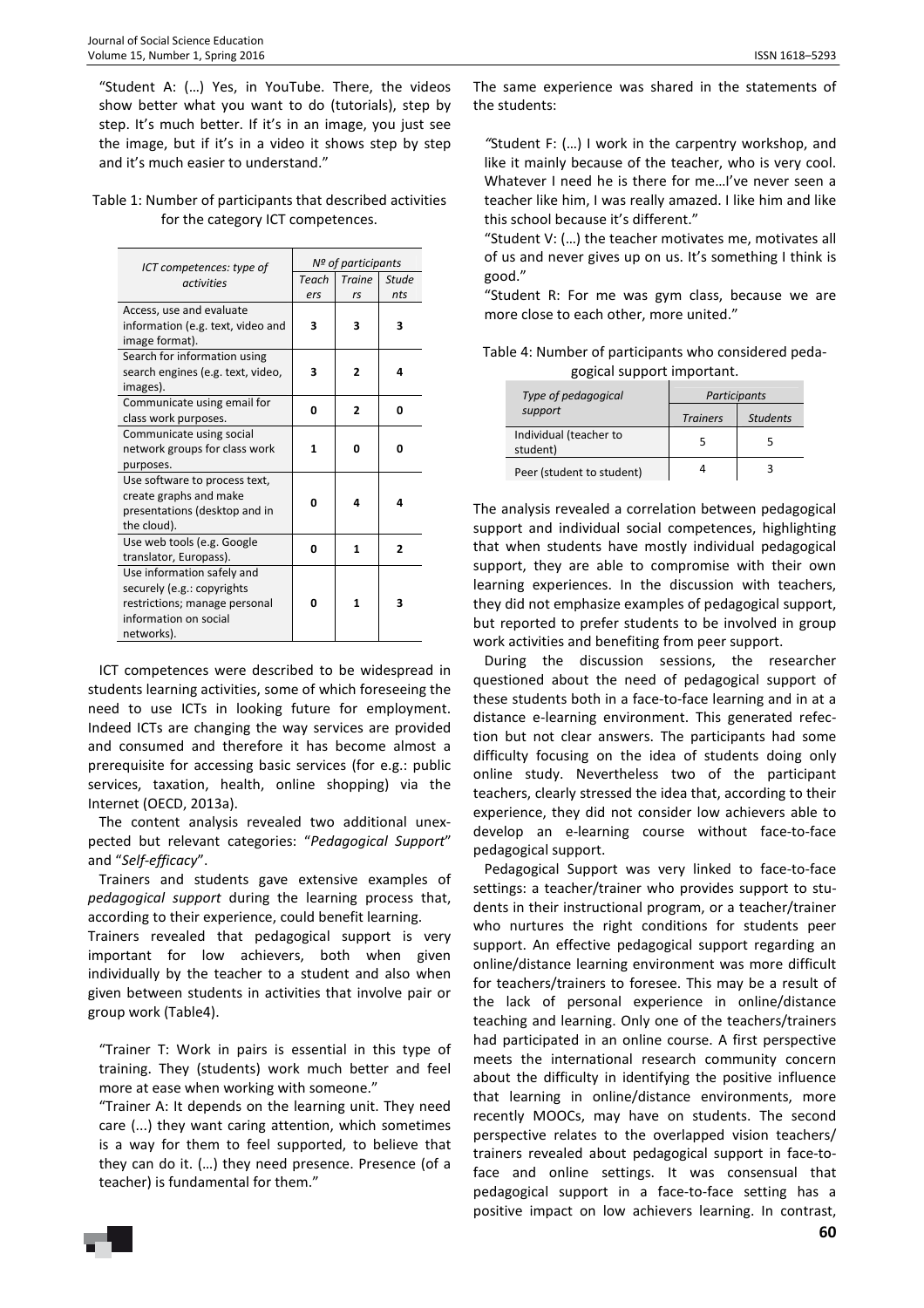teachers and trainers did not envision, what some researchers state as, the existing and powerful disruptive change in the roles of teachers and students when working and interacting in an online environment (Garrison & Anderson, 2003; Bielaczyc & Blake,2006; Siemens & Tittenberger, 2006). Additionally, there is a growing recognition that technology alone cannot change education, but technology and pedagogy will form a pair for success: "the technology sets the beat and creates the music, while the pedagogy defines the moves" (Bielaczyc & Blake, 2011; Garrison, 2011, p. 81).

*Self-efficacy* was the final category that emerged from the content analysis. This category relates to the perception of personal competence to succeed in a specific activity or domain, and the motivation to initiate, sustain and persevere in an action or set of actions to reach a specific goal (Bandura, 1995, 2006; Maddux, 1995). The content analysis revealed that the category of selfefficacy correlated with the category of pedagogical support by five participants (4 trainers, 1 student), describing the enrichment of proposing activities with a learner-centred approach, in order to foster students motivation, sense of worth and success. This fosters the perception of personal competence to succeed in a specific activity.

"Student R: (…) Carpentry marked me because I had no idea I could do it (the work), and I can do it!"

When participants (total 6) discussed the type of activities and topics more relevant to work with students, there was a clear relation with their day-to-day needs, previous experiences in specific domains and their need to enter the labour market. Activities described by 6 of the participants (4 students):

- Fill out an application;
- Communication in a work situation;
- Knowledge for a work situation;
- Write a cover letter and a CV to apply for a job.

"Student D: In this (school) it's kitchen because it can be an opportunity for my life. I can work in other countries and make money doing this."

The analysis also reveals that self-efficacy correlates with social competence, focusing on the role teachers and trainers have in helping students build their self-efficacy, enhancing the development of individual and social competence. By proposing to students activities in which they recognize their interests and experiences and relate more significantly to them and to others, it may help students gain confidence in their work and become better integrated in school and society.

"Student V: I liked this school because it gave me the will to study again. In other schools, I didn't do anything, I was always leaving (class). In this school I gained the will to study again, to learn again."

Low achievers have, by definition, a past experience of academic failure and discouragement feedback by relevant figures such as teachers. Previous experiences and social persuasion are two fundamental sources of selfefficacy. In order to construct self-efficacy, teachers and trainers rather than simply verbally transmitting the message that low achievers are able to do something, they should concentrate their efforts to structure learning situations in which to experience success is probable (Bandura, 1995).To have the opportunity of experiencing mastery and to be reinforced by it is decisive to build efficacy believes, personal trust, and resilience. Therefore, in particular during the transition to adulthood, it may represent a turning point, shifting from at risk trajectory to a recovery trajectory (Rutter, 1990; Werner & Smith, 2001).

#### **4 Conclusions**

The qualitative and exploratory information collected through the focus groups sessions, was undoubtedly relevant for the proposal of activities and topics to explore in LIBE online courses. Teachers, trainers and students conveyed with strong voices, their view about the key skills and competences for low achievers, the target audience of LIBE courses.

The content analysis revealed literacy skills as the most important for low achievers. Developing literacy skills enhance their ability to communicate effectively with others, to read better and interpret what they read in all activities of life, both in a face-to-face setting and an online environment setting. This is an output for LIBE courses, have a stronger series of activities for this domain.

In the ICT domain, which also integrates literacy skills, the needs of low achievers were specifically focused on the ability to access, retrieve and evaluate the information on the Internet. A common lack in distinguishing trustworthy from unreliable information was pointed by participants as difficulties observed in low achievers. The need to develop ICT competences was very much related to the need to read and interpret information online related to various tasks of work and day-to-day life events, but also to gain awareness and learn about how to communicate and manage information online.

From the discussions also emerged the need students low achievers have of pedagogical support from teachers and trainers and between peers. This support was conveyed as relevant and determinant of students' selfefficacy. The more students feel confident, motivated and supported, the more enhanced is their participation in school and learning. This is unquestionably relevant for the proposal of LIBE courses that will need to ponder the type of support given, although it is foreseen, in the project, to produce courses a high level of personalization in learning.

Many examples of successful learning experiences with low achievers were approved. Nevertheless, the learnercentred approach where commitment to learning is mainly due to the motivation towards the activity is based on different topics related to students' day-to-day